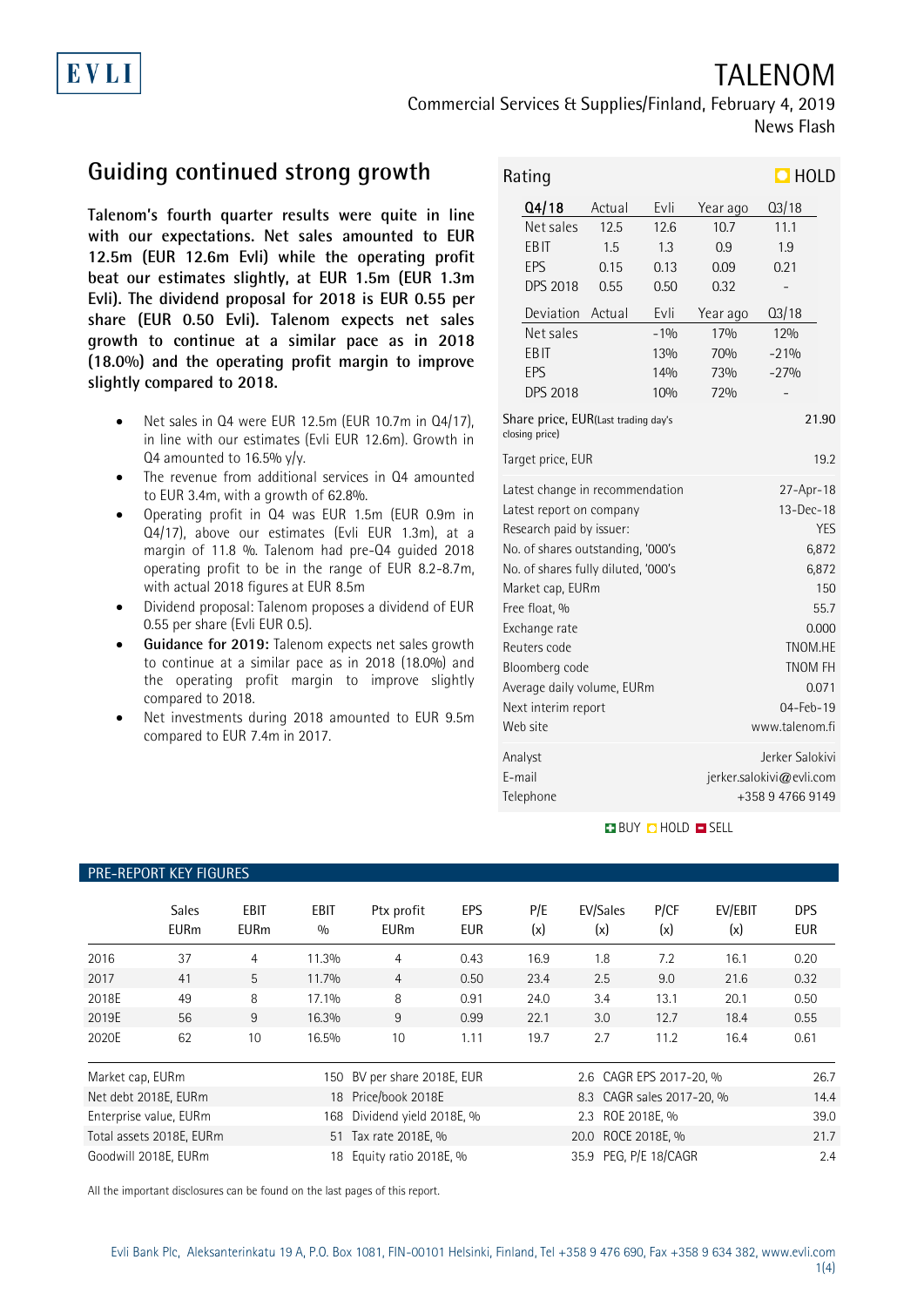#### Important Disclosures

Evli Research Partners Plc ("ERP") uses 12-month target prices. Target prices are defined by utilizing analytical techniques based on financial theory including (but not limited to) discounted cash flow analysis and comparative valuation. The selection of valuation methods depends on different circumstances. Target prices may be altered on the basis of new information coming to light in the underlying company or changes in interest rates, changes in foreign exchange rates, other securities prices or market indices or outlook for the aforementioned factors or other factors that may change the conditions of financial markets. Recommendations and changes by analysts are available at <https://research.evli.com/JasperAllModels.action?authParam=key;461&authParam=x;G3rNagWrtf7K&authType=3> Detailed information about the valuation or methodology and the underlying assumptions is accessible via ERP: [http://research.evli.com](http://research.evli.com/) Investment recommendations are defined as follows: Target price compared to share price Recommendation<br> $\leq 10\%$  $\langle 5, -10, 9 \rangle$  SELL<br>  $\langle -10, - (+10), 9 \rangle$  HOLD  $-10 - (+10) \%$  HOL<br>  $> 10 \%$  BUY  $> 10\%$ ERP's investment recommendation of the analyzed company is in general updated  $2 - 4$  per year. 60% 56% 50% 40% 33%  $30%$ 20% 10% 10%  $0%$ Sell Hold Buy The graph above shows the distribution of ERP's recommendations of companies under coverage in 16th of April 2018. If recommendation is not given, it is not mentioned here.

#### Name(s) of the analyst(s): Salokivi

This research report has been prepared by Evli Research Partners Plc ("ERP" or "Evli Research"). ERP is a subsidiary of Evli Bank Plc. Production of the investment recommendation has been concluded on 13.12.2018, 8:45. This report has been published on 4.2.2019, 13:45.

None of the analysts contributing to this report, persons under their guardianship or corporations under their control have a position in the shares of the company or related securities.

The date and time for any price of financial instruments mentioned in the recommendation refer to the previous trading day's closing price(s) unless otherwise stated in the report.

Each analyst responsible for the content of this report assures that the expressed views accurately reflect the personal views of each analyst on the covered companies and securities. Each analyst assures that (s)he has not been, nor are or will be, receiving direct or indirect compensation related to the specific recommendations or views contained in this report.

Companies in the Evli Group, affiliates or staff of companies in the Evli Group, may perform services for, solicit business from, hold long or short positions in, or otherwise be interested in the investments (including derivatives) of any company mentioned in the publication or report.

Neither ERP nor any company within the Evli Group have managed or co-managed a public offering of the company's securities during the last 12 months prior to, received compensation for investment banking services from the company during the last 12 months prior to the publication of the research report.

ERP may pursue an assignment from the issuer(s) of the financial instruments mentioned in the recommendation or this report. These assignments may have a limited economic or financial impact on ERP and/or Evli. Under such assignments ERP may perform services including, but not limited to, arranging investor meetings or –events, investor relations communication advisory and production of research material.

ERP has signed an agreement with the issuer of the financial instruments mentioned in the recommendation, which includes production of research reports. This assignment has a limited economic and financial impact on ERP and/or Evli. Under the assignment ERP performs services including, but not limited to, arranging investor meetings or –events, investor relations communication advisory and production of research material.

ERP or another company within the Evli Group does not have an agreement with the company to perform market making services.

For the prevention and avoidance of conflicts of interests with respect to this report, there is an information barrier (Chinese wall) between Investment Research and Corporate Finance units concerning unpublished investment banking services to the company. The remuneration of the analyst(s) is not tied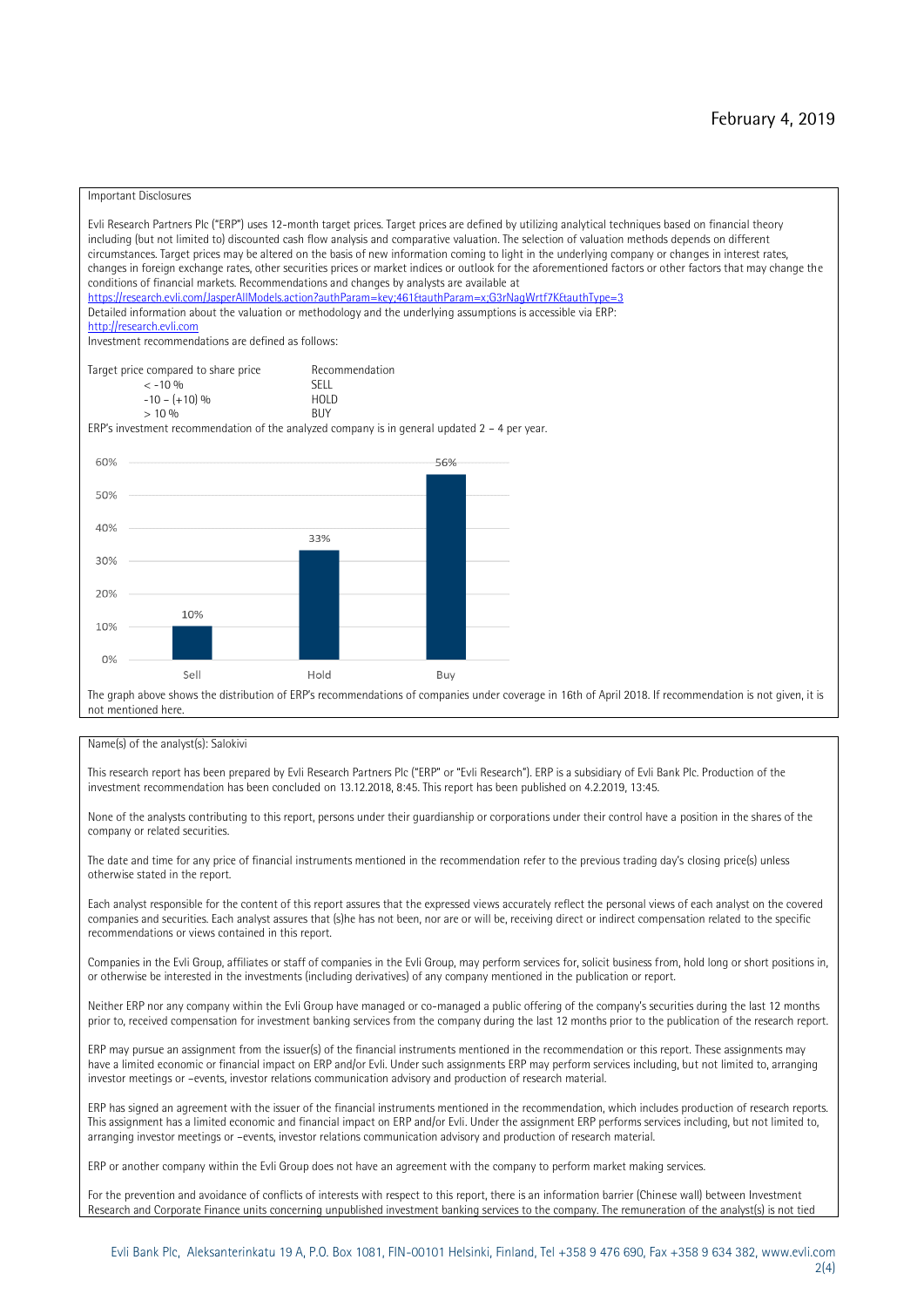directly or indirectly to investment banking transactions performed by Evli Bank Plc or any company within Evli Group.

This report has not been disclosed to the company prior to its dissemination.

This report is provided and intended for informational purposes only and may not be used or considered under any circumstances as an offer to sell or buy any securities or as advice to trade any securities.

This report is based on sources ERP considers to be correct and reliable. The sources include information providers Reuters and Bloomberg, stock-exchange releases from the companies and other company news, Statistics Finland and articles in newspapers and magazines. However, ERP does not guarantee the materialization, correctness, accuracy or completeness of the information, opinions, estimates or forecasts expressed or implied in the report. In addition, circumstantial changes may have an influence on opinions and estimates presented in this report. The opinions and estimates presented are valid at the moment of their publication and they can be changed without a separate announcement. Neither ERP nor any company within the Evli Group are responsible for amending, correcting or updating any information, opinions or estimates contained in this report. Neither ERP nor any company within the Evli Group will compensate any direct or consequential loss caused by or derived from the use of the information represented in this publication.

All information published in this report is for the original recipient's private and internal use only. ERP reserves all rights to the report. No part of this publication may be reproduced or transmitted in any form or by any means, electronic, mechanical, photocopying, recording or otherwise, or stored in any retrieval system of any nature, without the written permission of ERP.

This report or its copy may not be published or distributed in Australia, Canada, Hong Kong, Japan, New Zealand, Singapore or South Africa. The publication or distribution of this report in certain other jurisdictions may also be restricted by law. Persons into whose possession this report comes are required to inform themselves about and to observe any such restrictions.

Evli Bank Plc is not registered as a broker-dealer with the U. S. Securities and Exchange Commission ("SEC"), and it and its analysts are not subject to SEC rules on securities analysts' certification as to the currency of their views reflected in the research report. Evli Bank is not a member of the Financial Industry Regulatory Authority ("FINRA"). It and its securities analysts are not subject to FINRA's rules on Communications with the Public and Research Analysts and Research Reports and the attendant requirements for fairness, balance and disclosure of potential conflicts of interest. This research report is only being offered in U.S. by Auerbach Grayson & Company, LLC (Auerbach Grayson) to Major U.S. Institutional Investors and is not available to, and should not be used by, any U.S. person or entity that is not a Major U.S. Institutional Investor. Auerbach Grayson is a broker-dealer registered with the U.S. Securities and Exchange Commission and is a member of the FINRA. U.S. entities seeking more information about any of the issuers or securities discussed in this report should contact Auerbach Grayson. The securities of non-U.S. issuers may not be registered with or subject to SEC reporting and other requirements.

ERP is not a supervised entity but its parent company Evli Bank Plc is supervised by the Finnish Financial Supervision Authority.